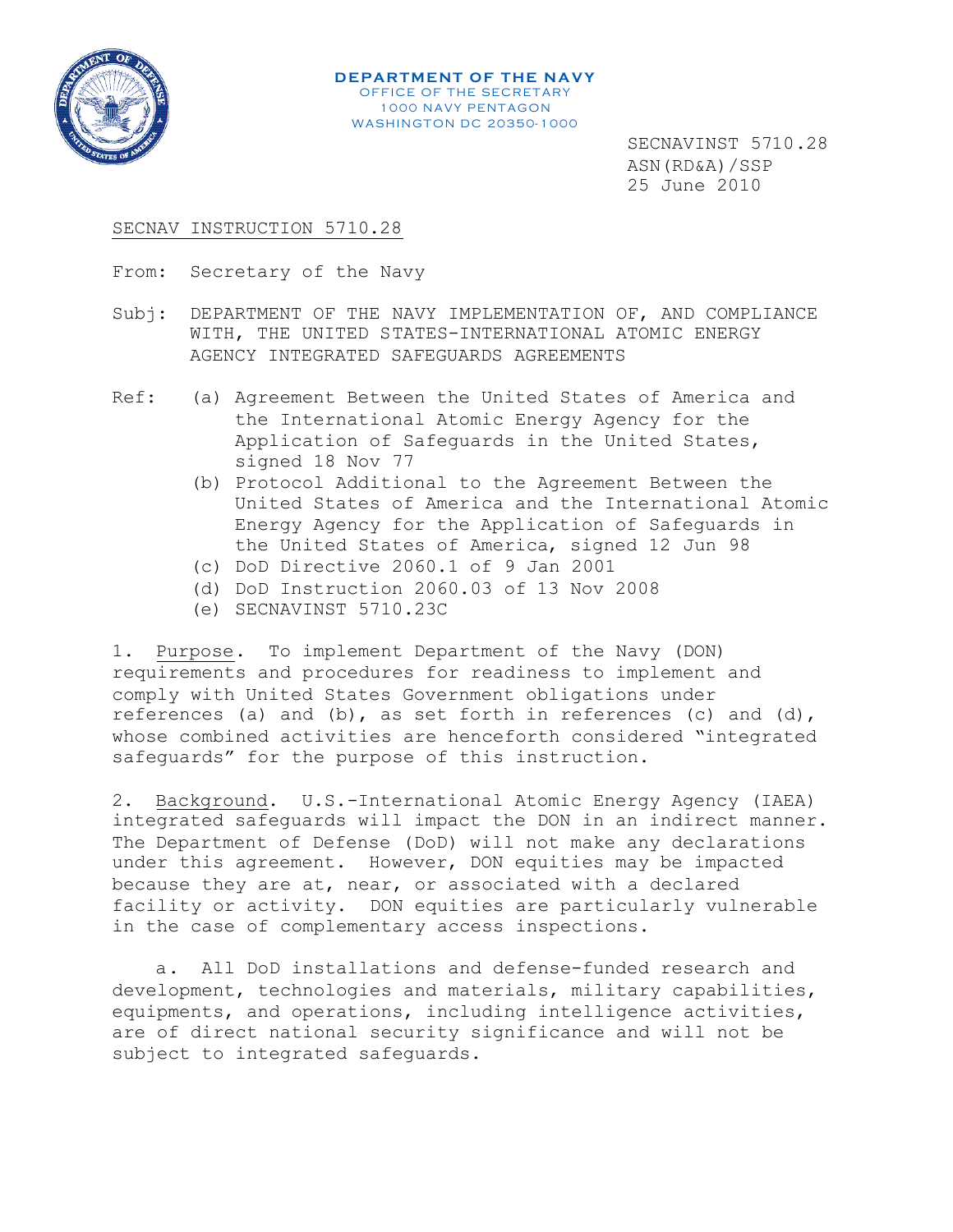b. The U.S. declarations will include Department of Commerce, Department of Energy (DOE), and Nuclear Regulatory Commission (NRC) –licensed facilities, activities, and programs. However, because DON equities may be impacted by complementary access inspections due to their proximity or association with a declared facility, program, or activity, the following actions will ensure that DON implementation and compliance objectives are met:

(1) Identification of affected DON equities and assessment of potential impacts, via annual or special data calls, on-site visits, and on-going liaison activities;

(2) Execution of an effective outreach/awareness program;

(3) Support in developing and implementing security and vulnerability assessments;

(4) Identification of DON activities that will require notification of integrated safeguards activities; and

(5) Development, maintenance, and implementation of a DON notification plan.

c. The DON will utilize a centralized management approach to integrated safeguards implementation and compliance planning. This includes, but is not limited to, treaty training, the hosting of awareness seminars, conducting outreach activities, annual reviews of U.S. declarations, participation in the vetting of IAEA inspectors, conducting vulnerability assessments, notification of inspections, and the production of training materials.

d. Reference (a) requires the United States to declare only commercial nuclear power reactors, research reactors, and fuel fabrication plants for safeguards inspection. Under this agreement, IAEA inspectors regularly visit U.S. nuclear facilities to verify records of nuclear material in domestic storage, to check and maintain IAEA-installed instruments and surveillance equipment, and to confirm physical inventories of nuclear material. The United States submitted to the IAEA a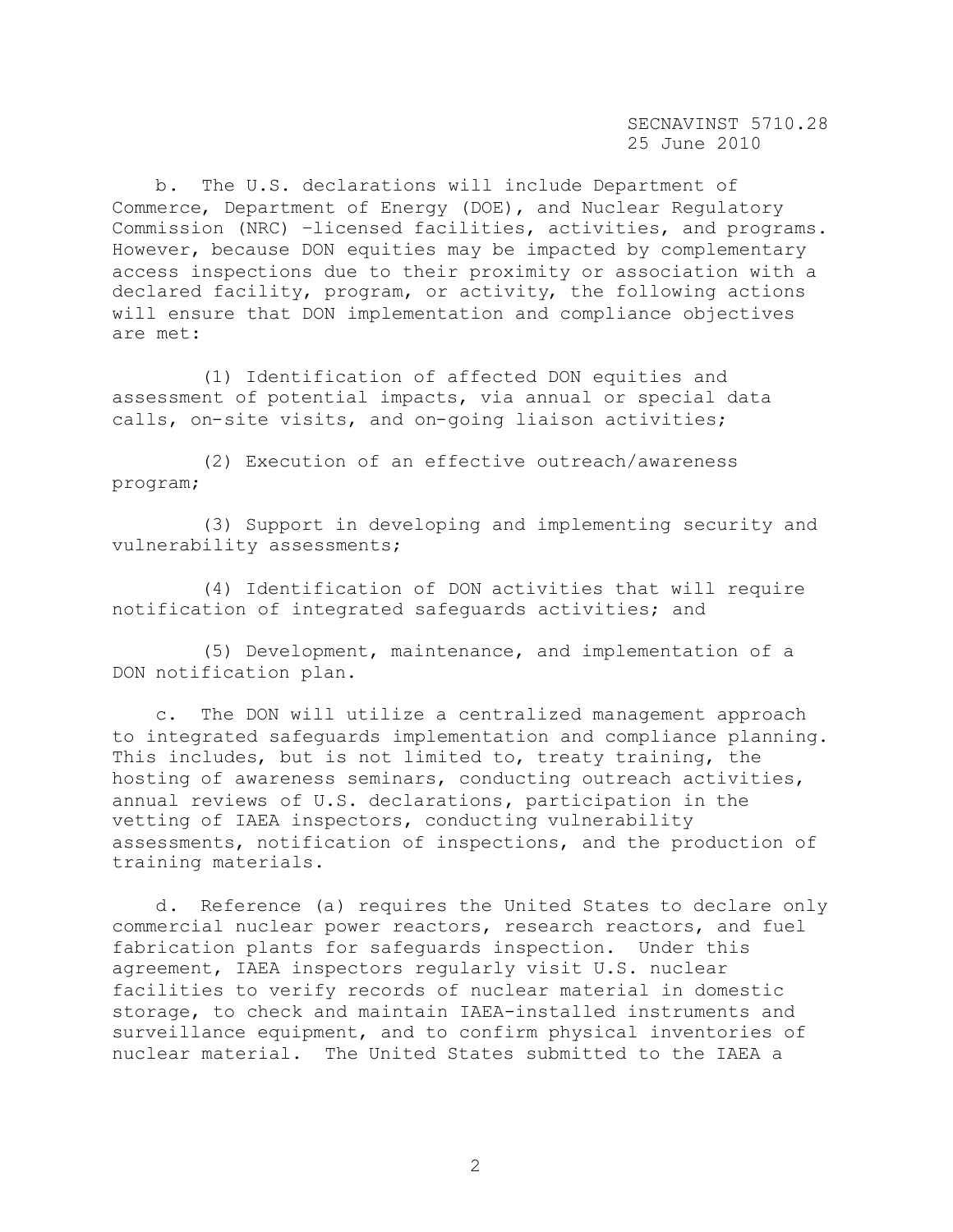list of more than 250 eligible facilities, including facilities licensed by the NRC and eligible license-exempt facilities of the DOE.

e. Reference (b) entered into force on 6 January 2009. This additional protocol requires the United States to declare additional nuclear fuel-cycle-related facilities. As part of this agreement, the IAEA has the right to conduct short notice complementary access inspections of declared and undeclared facilities. The United States included managed access provisions and a national security exclusion (NSE) in its additional protocol with the IAEA. The managed access provisions allow measures to be applied at any time to protect materials, activities, facilities, and information of direct national security significance and those of a proprietary nature for private industry. Such protective measures can include the shrouding of sensitive equipment, shutting down or logging off computers, restricting the use of radiation detection instruments or environmental sampling, and controlling access routes and their timing. The NSE allows the United States to preclude the application of IAEA safeguards to materials, activities, and facilities of direct national security significance or to locations or information associated with such activities.

3. Policy. The DON will comply with U.S.-IAEA integrated safeguards. These compliance actions do not remove other command responsibilities to ensure compliance with Navy and Marine Corps safety and security regulations and directives.

a. Without prior approval by the DON, the IAEA will not be granted access to any DON facility, program, or activity, as they are considered of direct national security significance, nor will the IAEA be granted access to programs or activities that the DON sponsors, funds, or are executed on its behalf. Nevertheless, the IAEA may request complementary access to these facilities, programs, or activities.

(1) International inspectors and their U.S. Government escorts do not exercise command authority over Navy and Marine Corps facilities. Under U.S. Navy Regulations and the recognized principals of sovereign immunity, the commanders of Navy and Marine Corps assets are responsible for the routine conduct of operations, control of access to their facilities,

3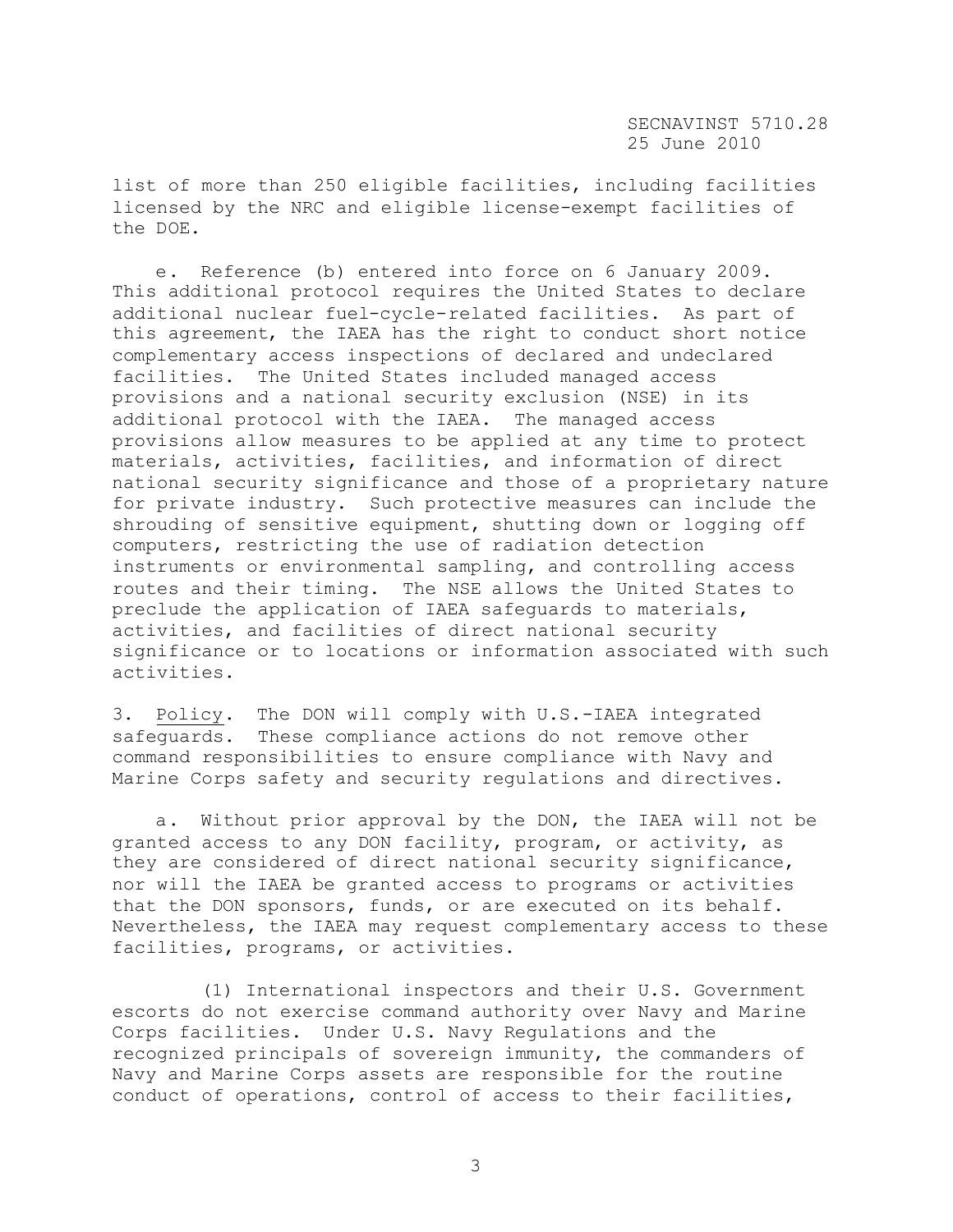ships, vessels, and aircraft, the safety of visitors, the protection of national security information, and compliance with arms control and other international agreements.

(2) Program managers are responsible for protecting national security and sensitive information regarding their programs through existing security plans, managed access, or other appropriate means.

b. Where necessary, managed access shall be employed in providing access to IAEA inspectors and their U.S. Government escorts.

(1) Access shall not be granted to national security information, or to information controlled as restricted data or formerly restricted data under the Atomic Energy Act of 1954, as amended.

(2) In accordance with DON policy, access shall not be granted to naval nuclear propulsion spaces. Access to nuclear propulsion spaces is considered access to classified information because of the unique design and configuration of propulsion plants. The application of managed access tools, such as shrouding and or covering of nuclear propulsion spaces, is considered inadequate for necessary shielding of sensitive and classified information from observation and, therefore, the application of managed access tools is likely to prevent essential monitoring of the propulsion plant.

4. Responsibilities. In accordance with reference (e):

a. Assistant Secretary of the Navy for Research, Development and Acquisition (ASN(RD&A)) is responsible for integrated safeguards implementation and compliance within the DON.

b. The Chief of Naval Operations and Commandant of the Marine Corps formulate DON policy positions during integrated safeguards negotiations and provide operational input to DON implementation and compliance planning.

c. Office of the General Counsel and the Office of the Judge Advocate General shall provide legal assistance at all levels regarding integrated safeguards interpretation.

4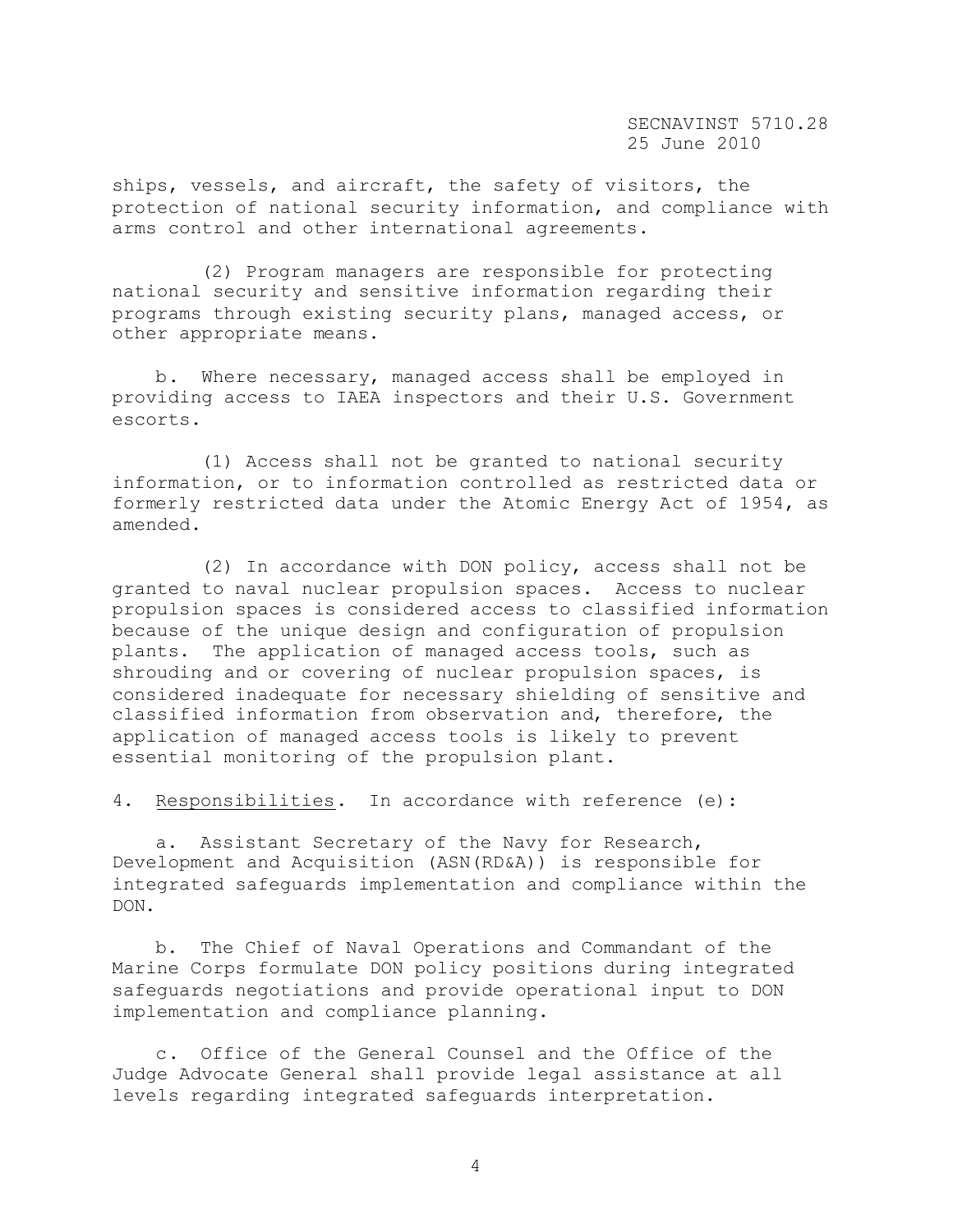d. Director, Special Programs Division (OPNAV (N89)) shall ensure DON special access programs are prepared to demonstrate compliance with integrated safeguards during verification activities without compromise of sensitive program information.

e. Director, Strategic Systems Programs (SSP) is the DON executive agent for all DON implementation and compliance functions for integrated safeguards. Within SSP, the Naval Treaty Implementation Program (NTIP) is the lead office for all integrated safeguards implementation and compliance activities. Director, NTIP under the direction of Director, SSP shall:

(1) Establish and execute implementation and compliance plans and procedures to ensure that the DON complies with its obligations for integrated safeguards.

(2) Coordinate, when necessary, with DON echelon 2 commands, program executive officers, and program managers to ensure that plans, programs, and budgets are implemented regarding integrated safeguards and upon request, provide guidance and technical assistance.

(3) Notify DON activities of integrated safeguards inspections, as required.

(4) Conduct annual and periodic data calls to determine integrated safeguards activity impacts to DON equities, managed access requirements, or the need to use the NSE.

(5) Coordinate with Naval Criminal Investigative Service (NAVCRIMINVSERV) to produce an integrated safeguards pre- and post-inspection assessment that evaluates risks to national security interests, determines the effectiveness of precautionary measures, and provides feedback to activities where a concern may exist.

(6) Prepare educational materials on integrated safeguards and provide training when requested. Ensure that these materials are available to the DON.

(7) Provide integrated safeguards expertise for DON activities requesting such support. Assistance may consist of treaty information packets, training seminars, and assist team visits, as required.

5